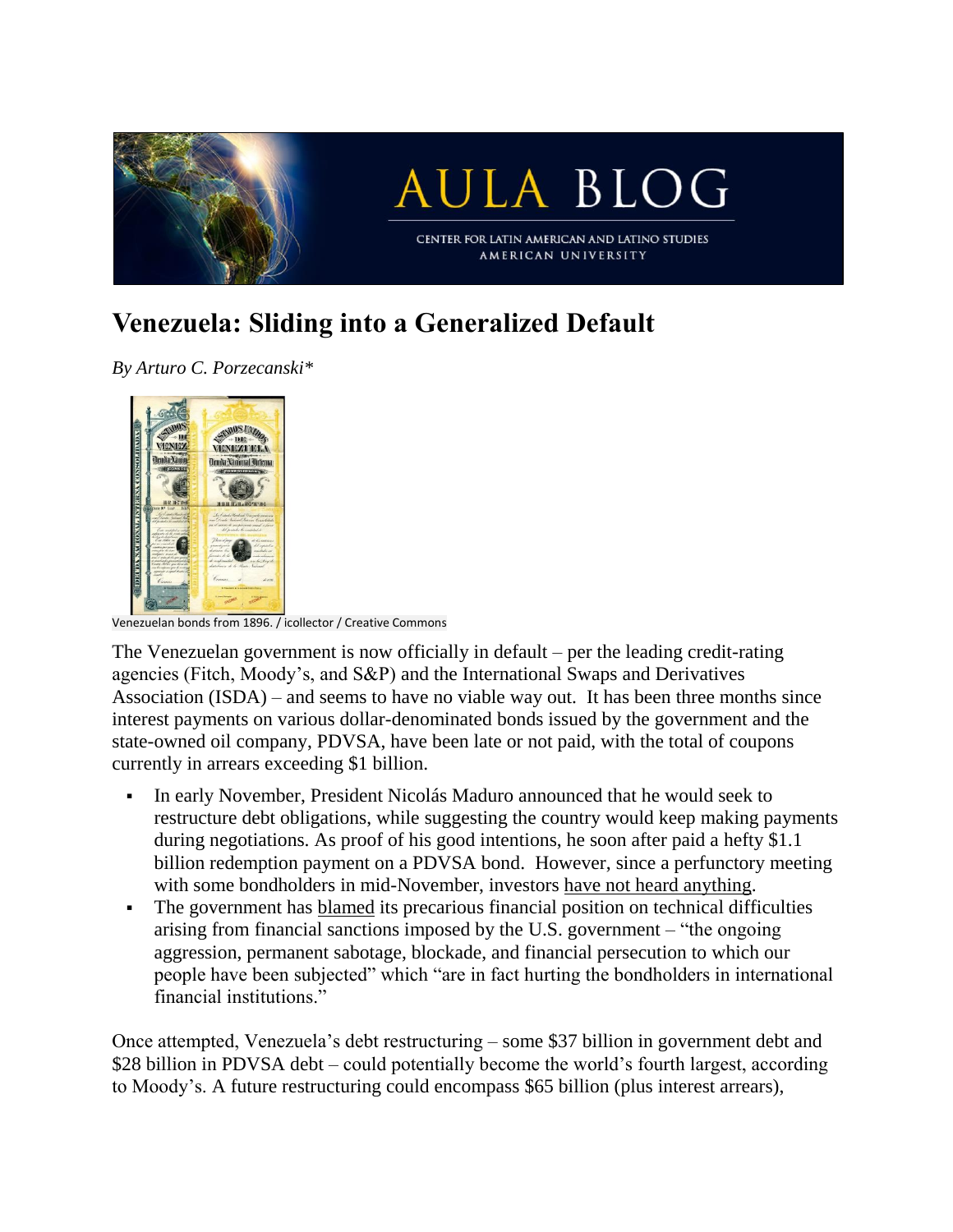compared to Greece in 2012 (\$262 billion), Argentina in 2001 (\$83 billion), and Russia in 1998 (\$73 billion).

- Restructuring negotiations with Venezuela will be difficult because the country owes at least another \$65 billion to domestic bondholders, lenders from China and Russia, foreign airlines, banks and foreign suppliers, as well as foreign investors waiting to be compensated for nationalized properties. Another complication is that the validity of some debts could be challenged, especially by an eventual successor government, because not all received proper authorization (e.g., from the National Assembly). Also, investors will be reluctant to grant meaningful debt relief unless the country's capacity to honor the new obligations is substantially augmented, such as by taking drastic actions to revive the crumbling oil industry. Finally, current U.S. sanctions would need to be relaxed to enable American investors to take possession of new government bonds from Venezuela incorporating the agreed-upon concessions (e.g., on maturity and coupons), in exchange for retiring the existing bonds – as per standard practice in debt restructurings.
- An outbreak of disruptive litigation against Venezuela is a significant risk because the indentures of outstanding bonds specify that any disputes that arise are to be settled by U.S. rather than Venezuelan or international courts. Impatient creditors with favorable court judgments could make it difficult for Venezuela to keep repatriating oil export earnings home. As the Argentina-related litigation and arbitration saga [demonstrated,](http://auapps.american.edu/aporzeca/www/Origins%20of%20Argentinas%20Litigation%20&%20Arbitration%20Saga%202002-2016.pdf) it is possible, though not easy or quick, for private investors to collect from a deadbeat government.

*Maduro's widening default is but the latest casualty of his and Hugo Chavez's maladministration of the economy and public finances. Government revenues relative to GDP are now less than half their level in 2013-14, while government spending is still* running well above the levels of four or five years ago. As a result, the fiscal deficit is now a *whopping 25 percent of GDP and is financed mainly by the Central Bank, feeding hyperinflation. A drop in oil production to its lowest level in three decades – a mere 1.8 million barrels per day as of late 2017 – and lower world prices have caused oil export earnings to shrivel up from almost \$95 billion in 2012 to less than \$30 billion in 2017 – a \$65 billion drop. Not even a drastic cut in government dollar sales for import purposes, which has provoked an unprecedented \$50 billion compression of imports (from \$65 billion in 2012 to about \$15 billion in 2017) has been able to offset the calamitous fall in exports. The default is also rooted in Venezuela's gradual loss of its ability to sell new bonds abroad to replace maturing obligations and to help cover the interest bill. Without the benefit of raising any fresh bondholder financing during 2017, last year the government would have had to come up with \$10 billion out of pocket in order to cover all debt-service obligations to bondholders. The equivalent debt-service figures for this year and next are on the order of \$9 billion each – realistically, a "Mission Impossible" absent much higher oil production and prices. The Trump Administration's sanctions, forbidding U.S.-based investors to purchase new Venezuelan government bonds from August 25 on, were just the last nail in the external financing coffin.*